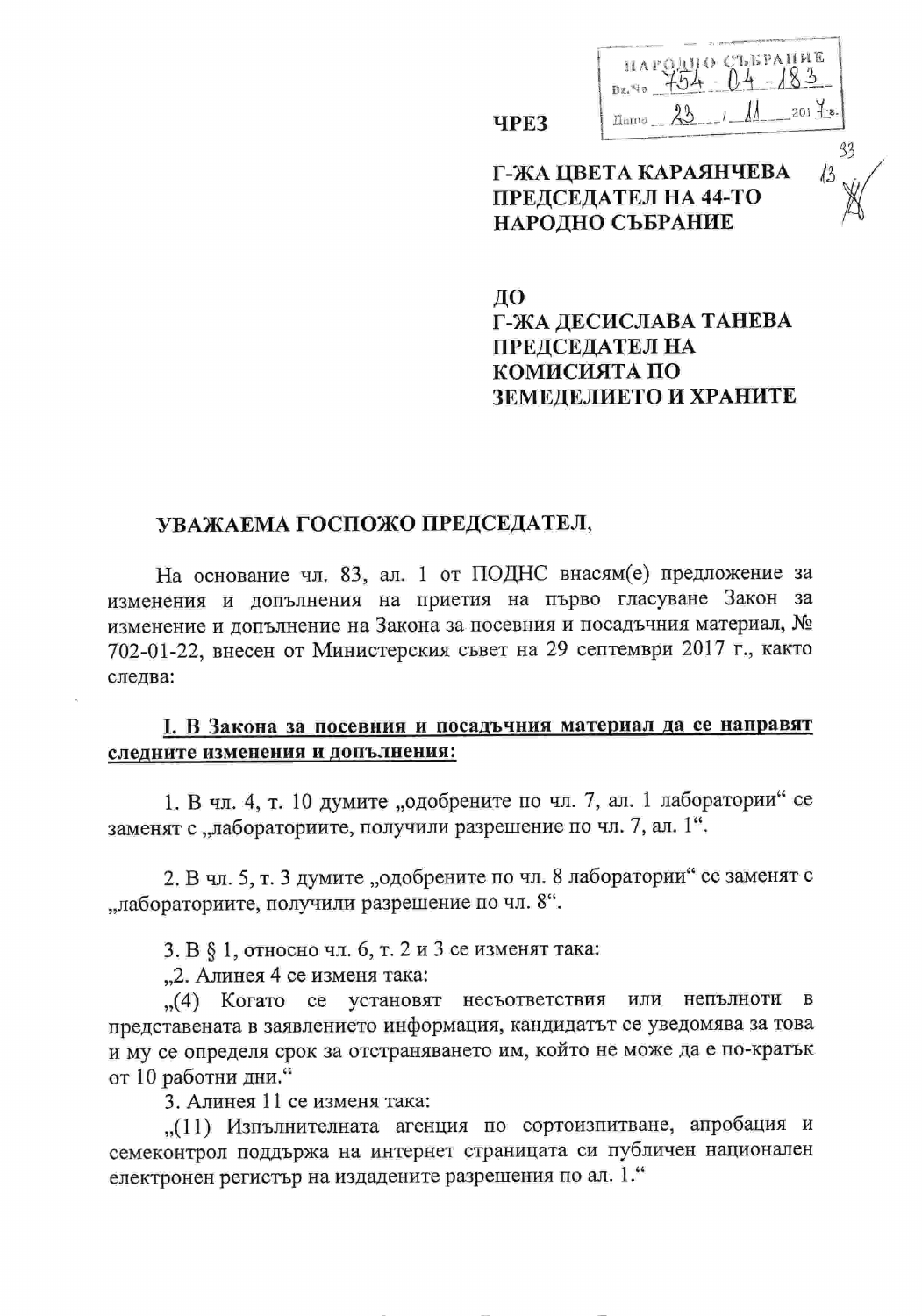4. Параграф 2, относно чл. 7 се изменя така:

"§ 2. В чл. 7 се правят следните изменения:

1. В ал. 1 думата "одобрени" се заменя с "получили разрешение".

2. В ал. 2 думите "ее одобряват" се заменят с "получават разрешение".

5. Параграф 4, относно чл. 9 се изменя така:

"§ 4. В чл. 9 се правят следните изменения и допълнения:

1. Досегашният текст става ал. 1 и в нея думите "се одобряват" се заменят с "получават разрешение".

2. Създава се ал. 2:

 $(2)$  За получаване на разрешение по чл. 7, ал. 1 и чл. 8 се подава заявление по образец до министъра на земеделието, храните и горите. Заявлението може да се подава писмено, по електронен път или чрез лицензиран пощенски оператор."

6. В  $\S$  5, относно чл. 10, ал. 4 се изменя така:

"(4) Министерството на земеделието, храните и горите поддържа на интернет страницата си публичен национален електронен регистър на лабораториите, получили разрешение за работа по ал. 3."

7. В чл. 14, ал. 1 думите "и списък-приложение" се заличават.

8. Член 15 се отменя.

9. Член 23 се изменя така:

"Чл. 23. Изпълнителната агенция по сортоизпитване, апробация и семеконтрол признава резултати от сортоизпитване за различимост, хомогенност и стабилност, извършено в друга държава членка на Европейския съюз, когато при извършването му са спазени изискванията на Директива 2003/90/ЕО на Комисията от 6 октомври 2003 година относно установяването на мерки за прилагане на член 7 от Директива 2002/53/ЕО на Съвета по отношение на минимално изискваните характеристики, които следва да бъдат обхванати от изследването, и минималните условия за изследване на някои сортове земеделски растителни видове."

10. В чл. 32 се правят следните изменения:

а) алинеи 2, 3 и 4 се отменят;

б) в ал. 5 думите "сертификата и" се заменят със "сертификата".

11. В чл. 34 се правят следните изменения: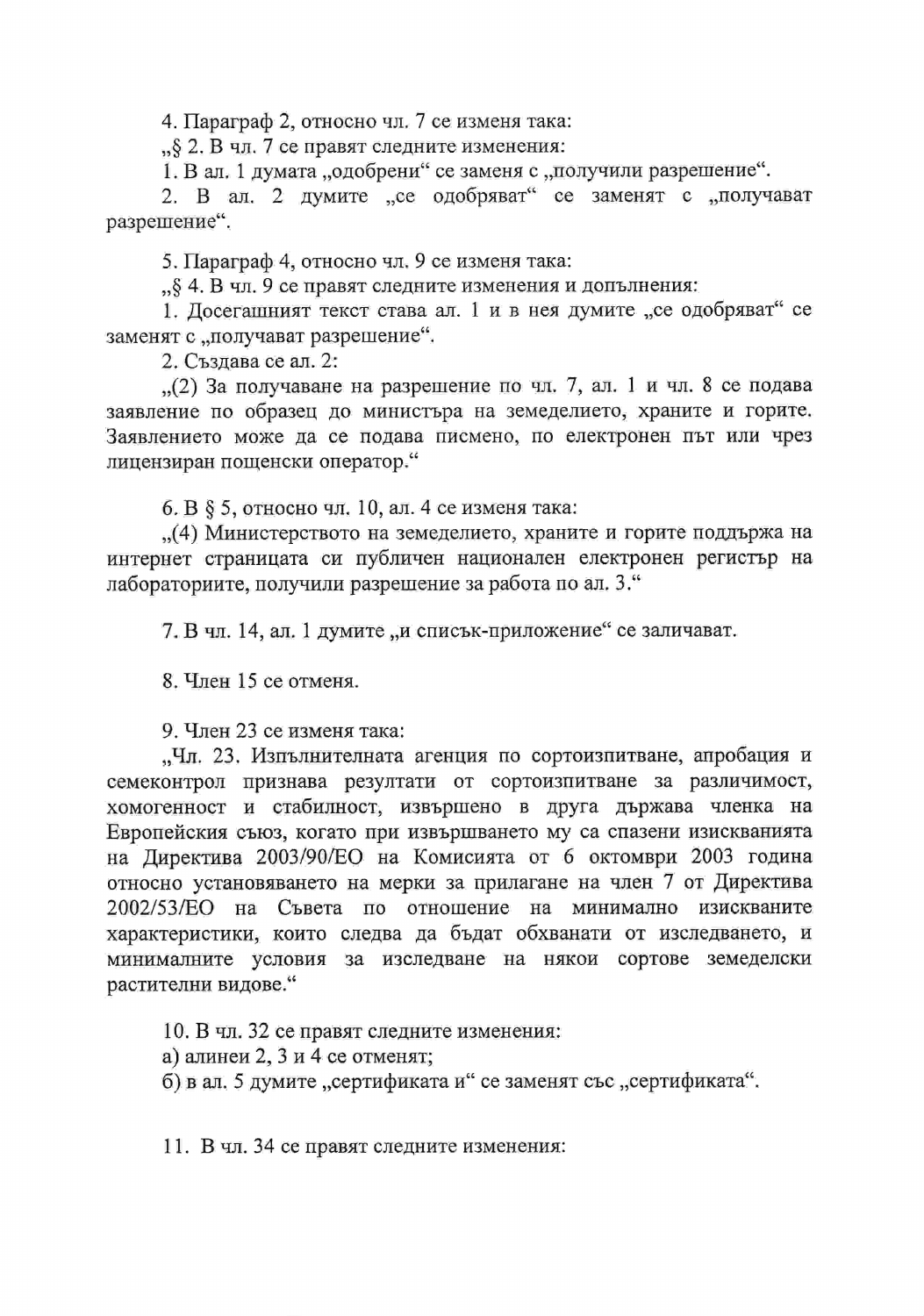а) в ал. 3 думите "одобрена по чл. 7, ал. 1 лаборатория" се заменят с "лаборатория, получила разрешение по чл. 7, ал. 1" и думите "одобрена по чл. 8 лаборатория" се заменят с "лаборатория, получила разрешение по чл.  $8^{\circ}$ .

б) алинеи 5 и 6 се отменят;

в) в ал. 7 думите "ал. 2-6" се заменят с "ал. 2, 3 и 4".

12. Член 35 се отменя.

13. В чл. 42 ал. 8 се отменя.

14. В чл. 45 се правят следните изменения:

а) в ал. 7, изречение първо думите "сертификат по образец, утвърден" се заменят с "официални етикети и сертификат по образци, утвърдени", а изречение второ се заличава;

б) алинея 8 се отменя.

15. В чл. 48, ал. 1, т. 3 думите "одобрени по чл. 8 лаборатории" се заменят с "лаборатории, получили разрешение по чл. 8".

В чл. 62, ал. 1 думите "производител, заготовител и" се  $16.$ заличават.

# П. В § 12, относно Закона за виното и спиртните напитки да се направят следните изменения и допълнения:

1. В чл. 14:

а) в текста преди т. 1 думите "ново засаждане" се заличават;

б) в ал. 5 думите "ново засаждане, право на" се заличават.

2. В чл. 24, ал. 1 т. 1 се отменя.

3. Точка 5, относно чл. 139, ал. 1 се изменя така:

"5. В чл. 139, ал. 1 се изменя така:

(1) При промяна на обстоятелствата по чл. 134 в 14-дневен срок от настъпването им производителят подава до министъра на икономиката заявление за вписване на промяната. Към заявлението се прилагат документите, удостоверяващи промяната, както и документ за платена такса за разглеждане на заявлението съгласно тарифата за таксите, които се събират от Министерството на икономиката по Закона за държавните такси, когато плащането не е извършено по електронен път."

4. Точка 6, относно чл. 155, ал. 3, т. 12 се изменя така: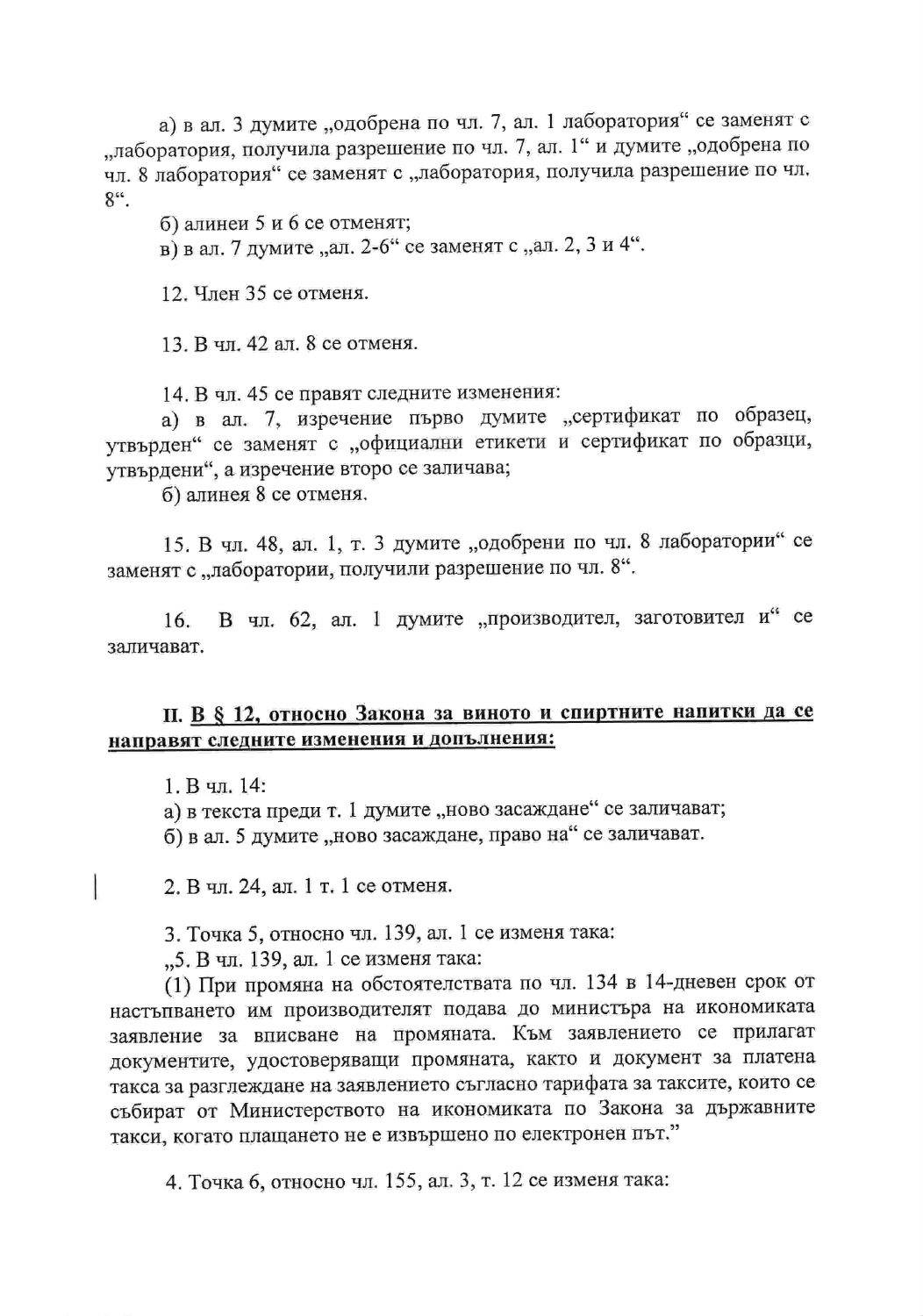., 6. В чл. 155, ал. 3, т. 12 се изменя така:

"12. документ за платена държавна такса за разглеждане на документите съгласно тарифата за таксите, които се събират в системата на Министерството на икономиката по Закона за държавните такси, когато плащането не е извършено по електронен път".

5. В чл. 206 думите "чл. 16, ал. 1, 2, 8 и 14" се заличават.

### III. В § 16, относно Закона за опазване на земеделските земи да се направят следните изменения и допълнения:

1. Точка 1, относно чл. 21 се изменя така:

 $, 1. B$  чл. 21:

а) алинея 1 се изменя така:

..(1) За всеки обект, който се предлага да бъде изграден или разширен върху земеделски земи, се определя необходимата площадка със скица на имота или скица-проект, когато площадката е за част от имота, с посочени координати площ, геодезическите на определени  $\mathbf{c}$ граници  $\mathbf{N}$ определящите ги точки, а за линейните обекти на техническата инфраструктура - трасе с предварителен проект по чл. 126, ал. 6, т. 1 от Закона за устройство на територията. За определянето на площадките и трасетата се изискват и влезли в сила решения или становища, издадени по реда на глава шеста от Закона за опазване на околната среда и по чл. 31 от Закона за биологичното разнообразие.";

б) в ал. 5 думите "с предварителен проект за подробен устройствен план" се заменят със "със скица на имота или скица-проект, когато площадката е за част от имота, с посочени граници и площ, определени с геодезическите координати на определящите ги точки"."

2. Точка 2, относно чл. 23 се изменя така:

"2. В чл. 23:

а) алинея 4 се изменя така:

"(4) Не се допуска утвърждаване на площадки и/или трасета за проектиране и промяна на предназначението на земеделски земи в границите на зона "А", зона "Б" или в урбанизираните територии на населените места след границите на зона "А" по Закона за устройството на Черноморското крайбрежие, в които попадат пясъчни дюни, освен в случаите по чл. 17а от същия закон.";

б) създава се ал. 5:

"(5) До отразяване на границите на пясъчните дюни в кадастралната карта и в специализираните карти и регистри по чл. 6, ал. 7 от Закона за устройството на Черноморското крайбрежие утвърждаването на площадки